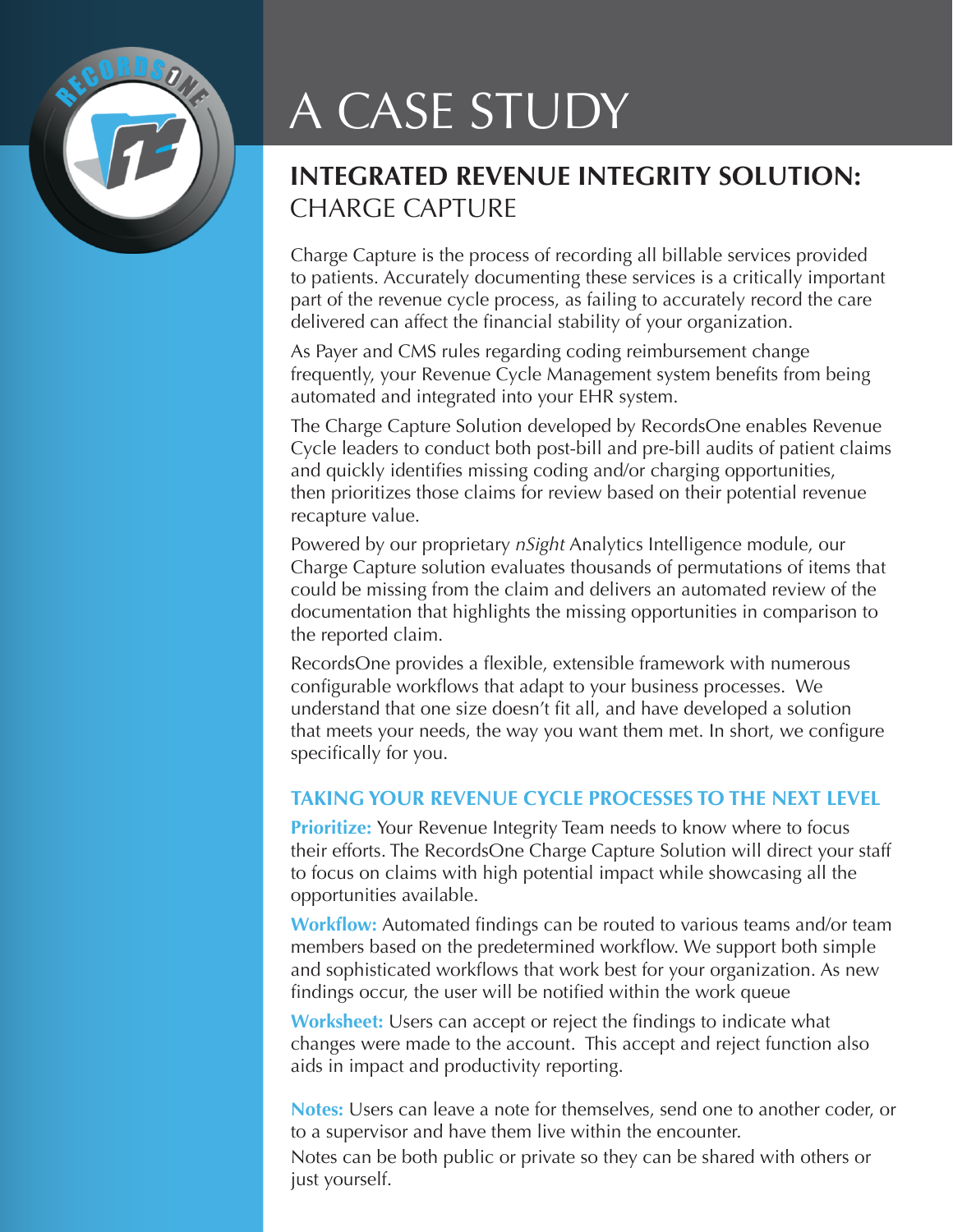

**Compatibility:** RecordsOne solutions work with all leading Electronic Health Records systems, even with multiple EHRs within a provider health system.

## **NEXT LEVEL CHARGE CAPTURE**

| Focus                                                           | Features                                                |
|-----------------------------------------------------------------|---------------------------------------------------------|
| Identify missed coding/charging<br>opportunities                | Financial impact reporting                              |
| Identify procedures that were<br>documented and not coded (NLP) | Trend reporting                                         |
| Prioritize findings with claim escalation                       | Secure communications within the tool                   |
| Process improvement tracking                                    | Web-based for easy access and limited<br>IT involvement |
| Configurable to your specific needs                             | Reference data at your fingertips                       |

## **WHAT YOU WILL FIND IN OUR CHARGE CAPTURE SOLUTION**

**Problem:** Identify missing colonoscopies and their correlating charges **Our Solution:**

| Approach    | Solution                                                                                                                                   |
|-------------|--------------------------------------------------------------------------------------------------------------------------------------------|
| Coding      | Identify encounters with missing CPT codes but with colonoscopy<br>screening diagnosis                                                     |
| Documents   | Identify encounters with missing CPT codes but with colonoscopy<br>procedure dictated in the clinical Operating Report or Procedure Notes. |
| Correlating | Identify encounters where anesthesia, pathology, supplies etc.<br>CPT / HCPC's are missing from the main coded procedure.                  |

|                                                                                                                                                   | OP-Operative Note 02/05/2020                                                                                             |
|---------------------------------------------------------------------------------------------------------------------------------------------------|--------------------------------------------------------------------------------------------------------------------------|
| Dictating Provider:                                                                                                                               |                                                                                                                          |
| Date of Service: 02/05/20                                                                                                                         |                                                                                                                          |
| OPERATIVE REPORT                                                                                                                                  |                                                                                                                          |
| DATE OF SERVICE: 02/05/2020                                                                                                                       |                                                                                                                          |
| OPERATIVE REPORT                                                                                                                                  |                                                                                                                          |
| PROCEDURE(S) PERFORMED:<br>1. Upper endoscopy with biopsy.<br>2. Upper endoscopy with dilatation over a quidewire.<br>3. Colonoscopy with biopsy. |                                                                                                                          |
| n Sight Formula                                                                                                                                   | Description                                                                                                              |
|                                                                                                                                                   |                                                                                                                          |
|                                                                                                                                                   | Colonoscopy PX documented wo PX coded $\triangleright$ Colonoscopy procedure is mentioned in the OP report, but the corr |

| n Sight Formula                           | Description                                                                                                                       |
|-------------------------------------------|-----------------------------------------------------------------------------------------------------------------------------------|
| Colonoscopy PX documented wo PX coded »   | Colonoscopy procedure is mentioned in the OP report, but the corresponding CPT codes are missing from the account.                |
| Colonoscopy PX wo Anesthesia <del>∕</del> | Colonoscopy coded (or Documented not coded) and No Anesthesia.                                                                    |
| EGD PX documented wo PX coded             | Esophagogastroduodenoscopy procedure is mentioned in the OP report, but the corresponding CPT codes are missing from the account. |